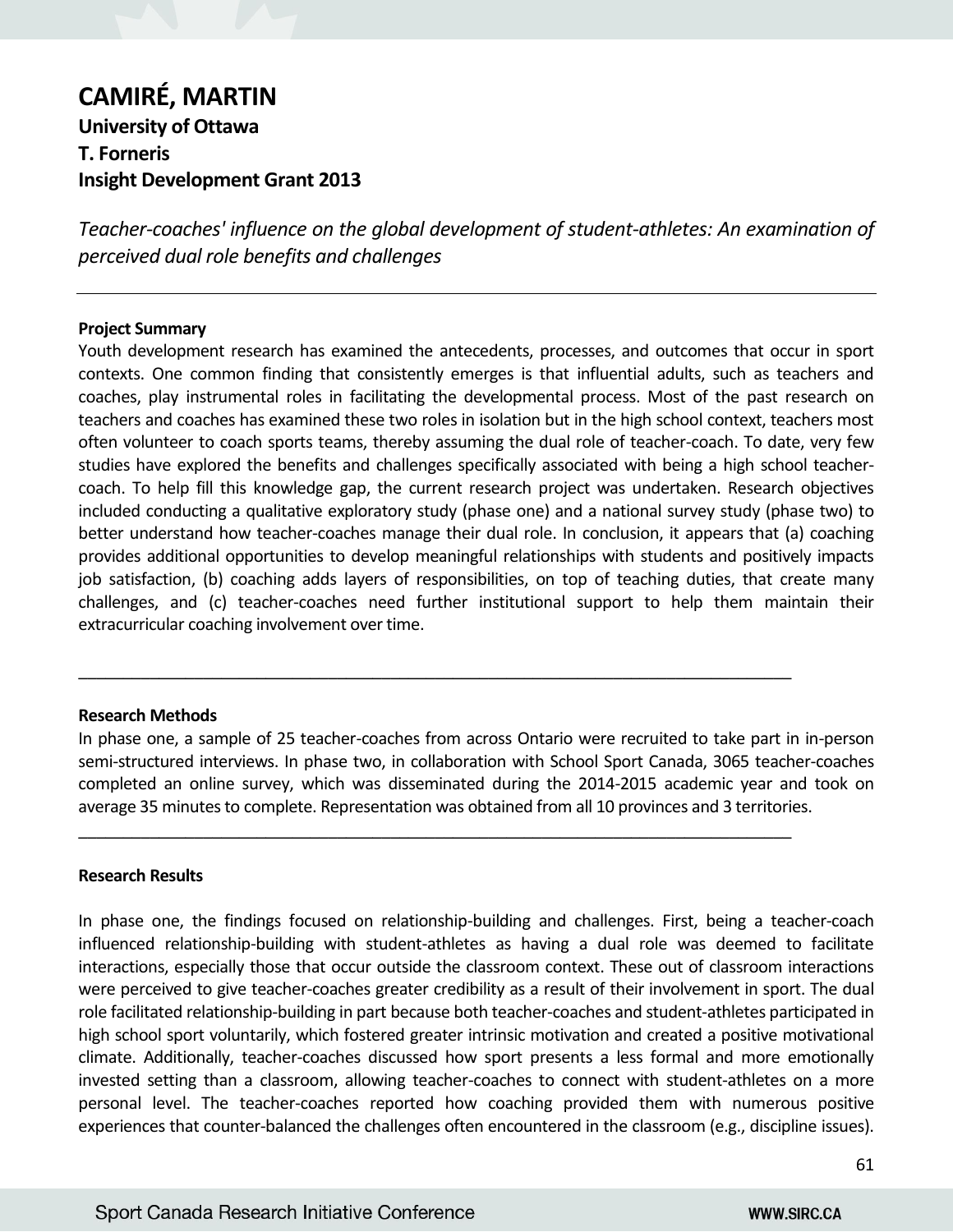These positive experiences were said to contribute to increased job satisfaction. The teacher-coaches also reported benefits for student-athletes as a result of building relationships. Many of these benefits involved helping student-athletes deal with issues in their personal lives, including parental separation, substance abuse, and suicidal thoughts. Second, teacher-coaches reported challenges with time, administrative tasks, colleagues, and logistics. In regards to time, some teacher-coaches discussed how taking on coaching as an additional commitment had negative impacts on their personal lives because the long hours made it difficult to spend quality time with family members. Additionally, some teacher-coaches described getting fatigued and sick as a result of overworking. Administrative issues (e.g., large amounts of paperwork required to travel to tournaments) caused significant stress for teacher-coaches. Finally, teacher-coaches also reported issues with colleagues, particularly those not involved in extracurricular activities, who complained about having to supply teach when the teacher-coaches travelled for tournaments.

In phase two, many of the results mirrored what was found in phase one. In terms of benefits, the participants ranked the enhanced opportunities to interact with students as the greatest benefit of being a teacher-coach. Such results emphasize how the relational aspect of coaching is paramount and reinforce the notion that a healthy coach-athlete relationship is a fundamental component of effective coaching. The greatest challenges faced by teacher-coaches were (a) meeting family obligations, (b) managing time, and (c) managing administrative duties. These findings are in accordance with phase one, illustrating how teaching and coaching commitments, when combined, put much stress on teacher-coaches' allocation of time. Teacher-coaches in their 30s and 40s were more likely to report these as challenges than teacher-coaches in their 20s and 50+. Limitations should be noted. The samples of participants for phases one and two consisted predominantly of male teacher-coaches. Further, the two phases did not include student-athletes as only the perspectives of teacher-coaches were documented. Finally, it is important to note that the data were self-report and crosssectional, which precludes causal inferences.

## **Policy Implications**

The qualitative data provided many rich insights into the benefits and challenges experienced by Canadian high school teacher-coaches. Such insights were corroborated by the national survey data, which examined a wide range of demographic and role-related variables reported by over 3,000 participants. Despite the challenges they faced, there is strong evidence indicating that teacher-coaches firmly believed that their dual role allowed them to (a) develop meaningful relationships with their student-athletes and (b) help with a number of issues in their student-athletes' lives.

\_\_\_\_\_\_\_\_\_\_\_\_\_\_\_\_\_\_\_\_\_\_\_\_\_\_\_\_\_\_\_\_\_\_\_\_\_\_\_\_\_\_\_\_\_\_\_\_\_\_\_\_\_\_\_\_\_\_\_\_\_\_\_\_\_\_\_\_\_\_\_\_\_\_\_\_\_\_\_\_\_\_\_\_\_\_\_\_\_

From a policy standpoint, our results point to several concerning trends. More than 60% of teacher-coaches in our national survey reported coaching two or more sports during the academic year, but only 3% reported benefiting from some sort of reduced teaching load. Furthermore, with the exception of Quebec, the vast majority of teacher-coaches reported not receiving any financial compensation for their coaching duties. Although we found evidence that many teacher-coaches do remain involved in coaching long-term (based on their years of coaching experience), it is worrying that most ( $\approx$  90%) find it challenging to manage their time, take care of their administrative tasks, and meet their family obligations. Taking into consideration that teacher-coaches generally do not have contractual obligations to coach, important questions must be asked as it relates to the very viability of the current volunteer system in place, given the high prevalence of challenges reported across teacher-coaches of all demographic backgrounds.

\_\_\_\_\_\_\_\_\_\_\_\_\_\_\_\_\_\_\_\_\_\_\_\_\_\_\_\_\_\_\_\_\_\_\_\_\_\_\_\_\_\_\_\_\_\_\_\_\_\_\_\_\_\_\_\_\_\_\_\_\_\_\_\_\_\_\_\_\_\_\_\_\_\_\_\_\_\_\_\_\_\_\_\_\_\_\_\_\_